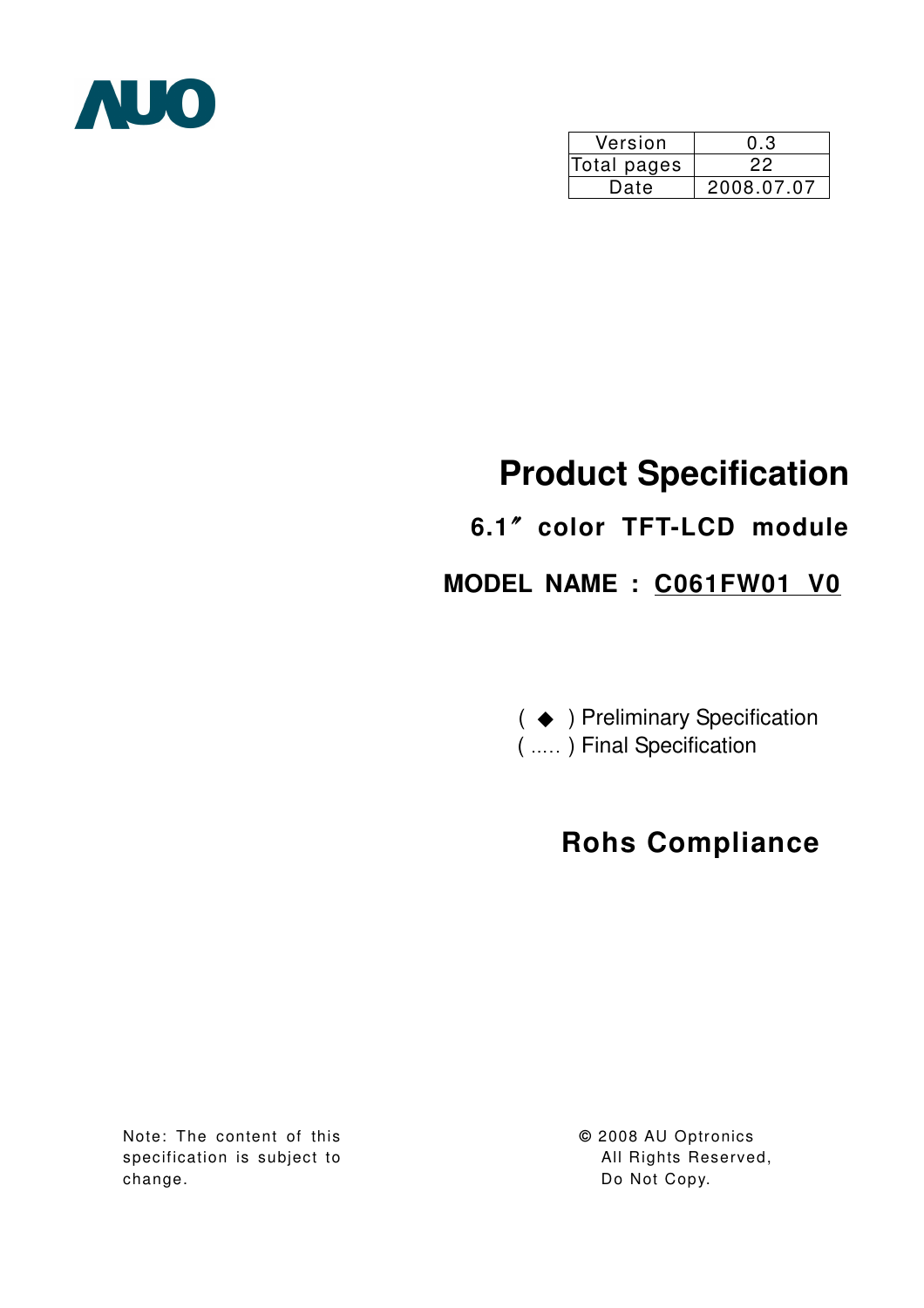

## Record of Revision

| Version | Revise Date Page |                | Content                                                          |
|---------|------------------|----------------|------------------------------------------------------------------|
| 0.0     | 03/June/2008     | $\blacksquare$ | First draft.                                                     |
| 0.1     | 16/June/2008     | $\overline{4}$ | Pin definition Update                                            |
|         |                  | 14             | <b>Sampling Clock Timing</b>                                     |
| 0.2     | 20/June/2008     | 9              | Optical specification, Brightness I <sub>L</sub> changed to 80mA |
|         |                  | 13             | Mechanical Drawing updates, FPC pin changed from 32pin to 30pin  |
| 0.3     | 07/July/2008     | $5-6$          | Add CPH2.CPH3                                                    |
|         |                  |                | 7-14 AC timing diagram                                           |
|         |                  |                | 15-16 Power on/off sequence                                      |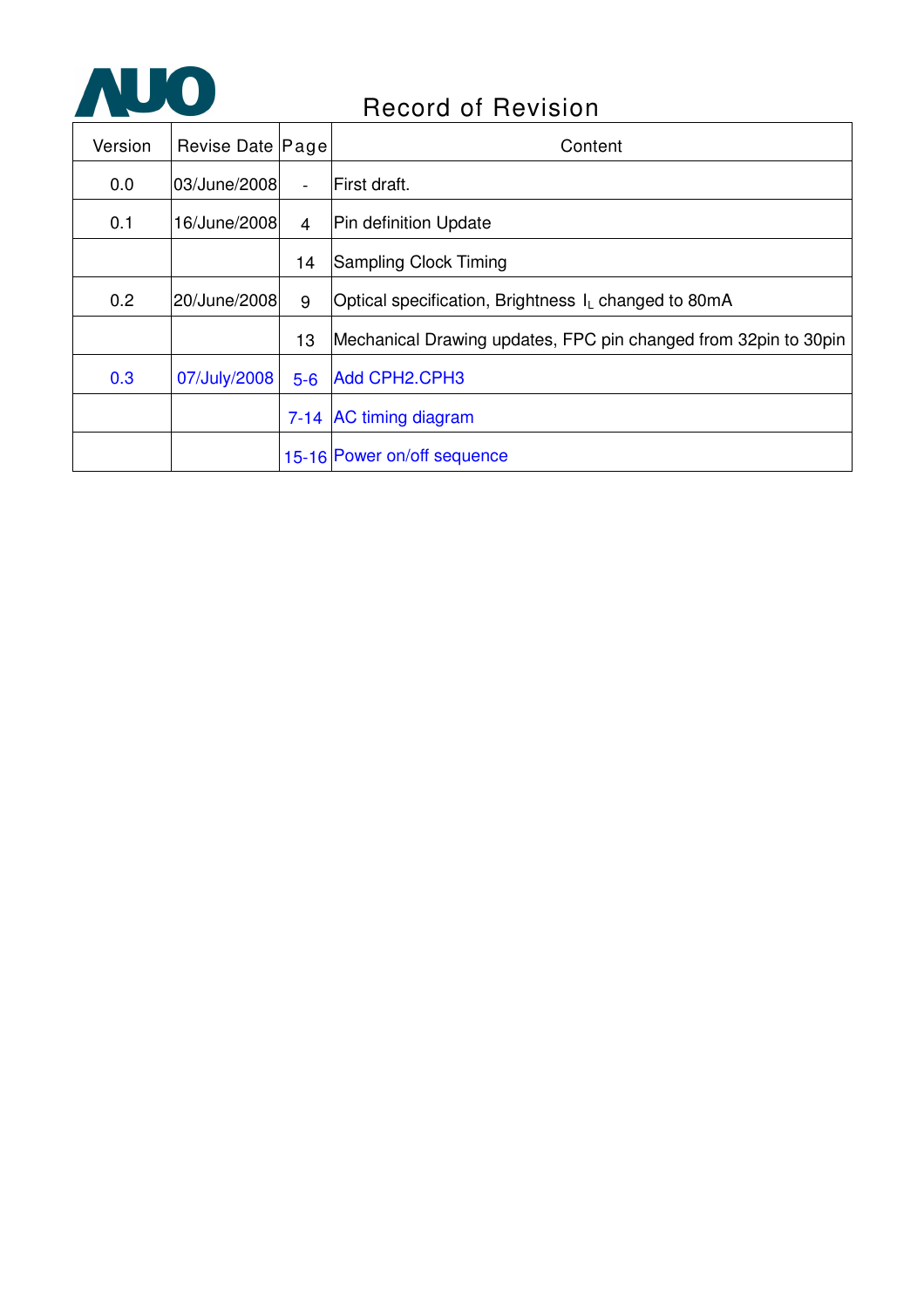

#### **Contents:**

|  | P <sub>3</sub>  |
|--|-----------------|
|  | P <sub>4</sub>  |
|  | P <sub>4</sub>  |
|  | P <sub>5</sub>  |
|  |                 |
|  | P <sub>5</sub>  |
|  |                 |
|  |                 |
|  |                 |
|  |                 |
|  |                 |
|  | P7              |
|  |                 |
|  |                 |
|  | <b>P17</b>      |
|  | P <sub>19</sub> |
|  | <b>P20</b>      |
|  | <b>P21</b>      |
|  | <b>P22</b>      |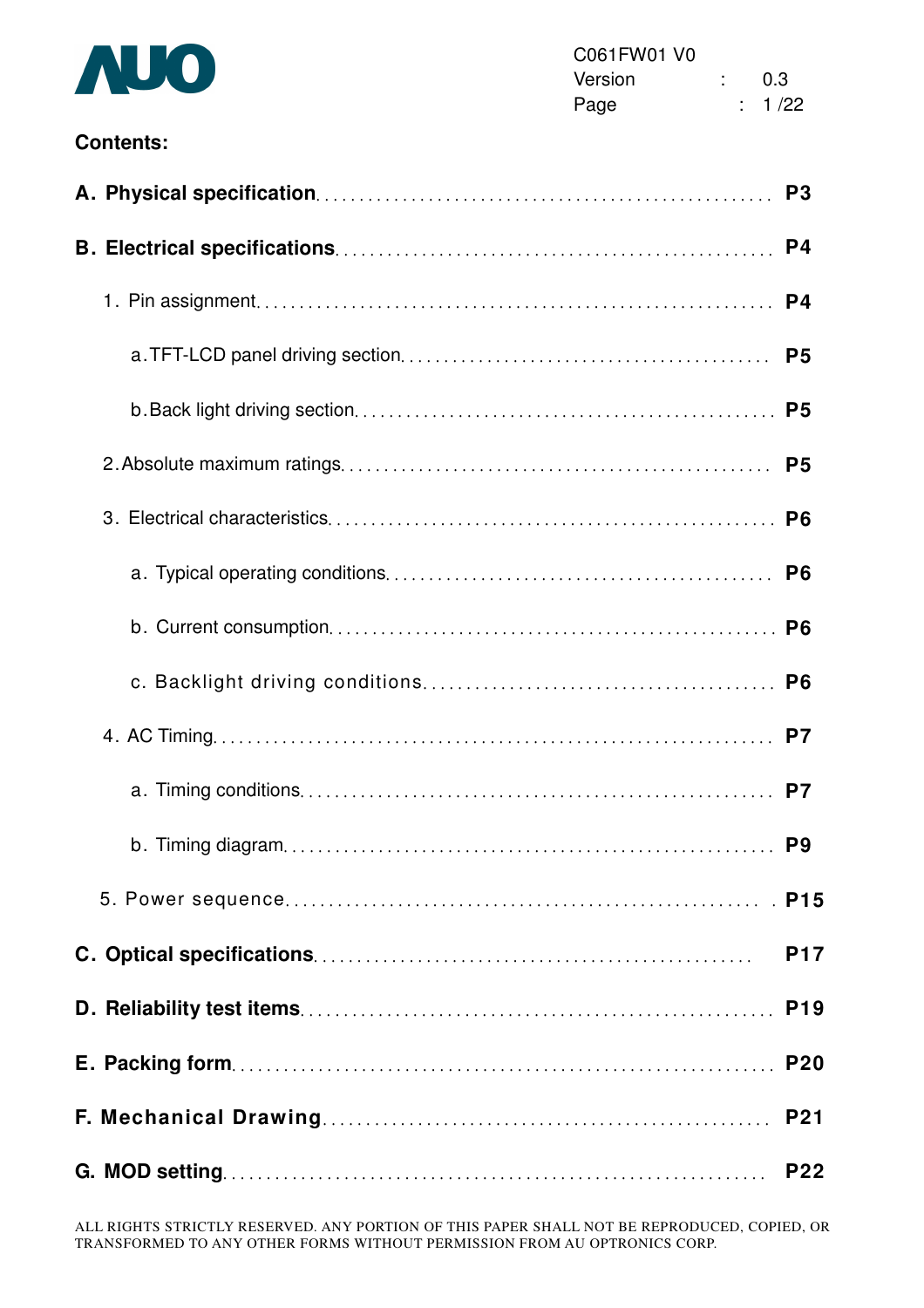

| C061FW01 V0 |  |        |
|-------------|--|--------|
| Version     |  | 0.3    |
| Page        |  | : 2/22 |

### **Appendix:**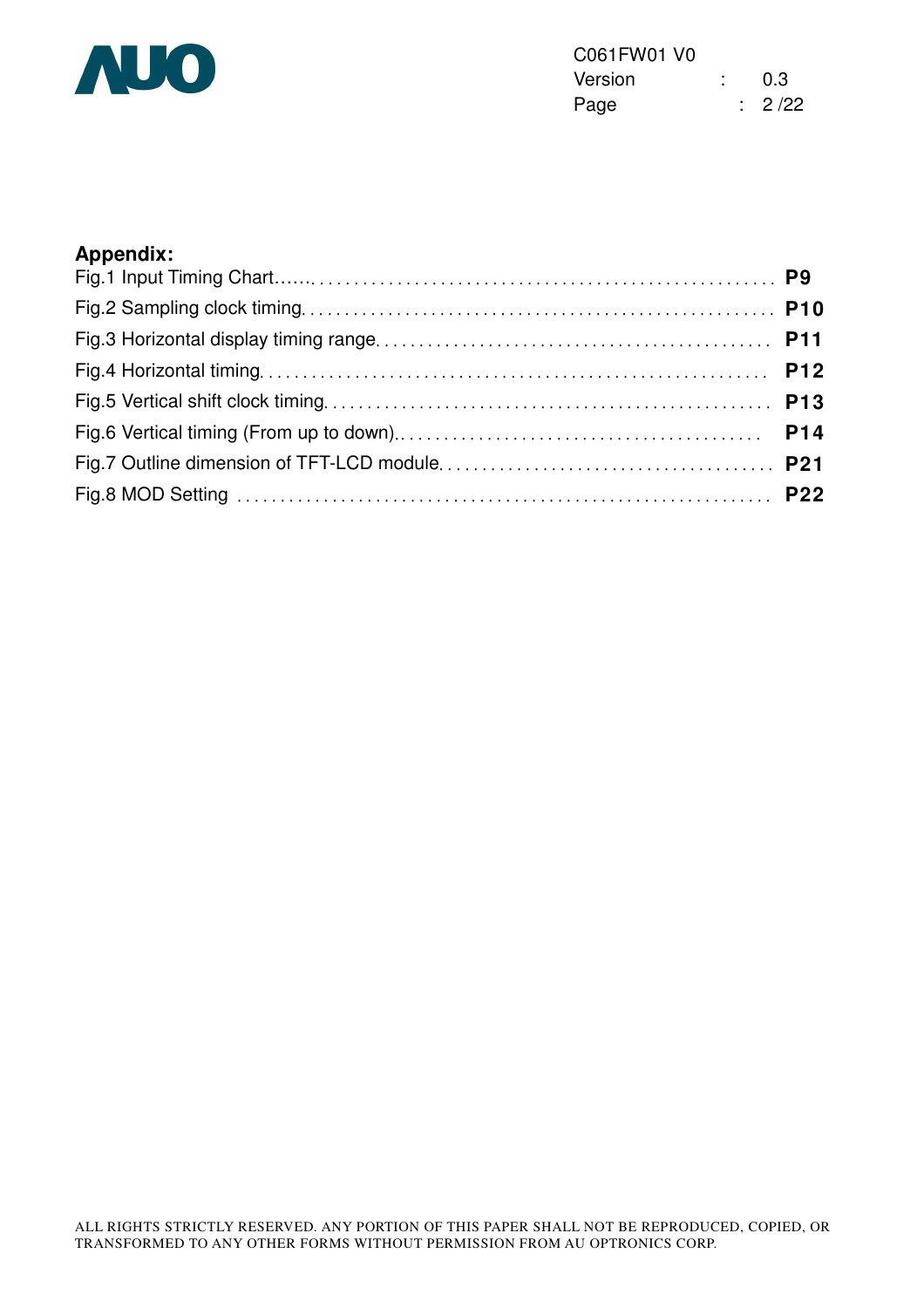

### **A. Physical specifications**

| NO.            | <b>Item</b>                    | <b>Specification</b>    | <b>Remark</b> |
|----------------|--------------------------------|-------------------------|---------------|
|                | Display resolution(dot)        | 480RGB(W)x234(H)        |               |
| $\overline{2}$ | Active area(mm)                | 136.08(W)×71.955(H)     |               |
| 3              | Screen size(inch)              | 6.1(Diagonal)           |               |
| 4              | Dot pitch(mm)                  | 0.0945(W)x 0.3075(H)    |               |
| 5              | Color configuration            | R. G. B. stripe         |               |
| 6              | NTSC ratio                     | 50%                     |               |
| 7              | Overall dimension(mm)          | 149.0(W)×82.9(H)×5.8(D) | Note 1        |
| 8              | Weight (g)                     | TBD                     |               |
| 9              | Surface treatment              | AG(25%) with SWV film   |               |
| 10             | Backlight unit                 | LED                     |               |
| 11             | Gray scale inversion direction | 6 o'clock               |               |

Note 1: Refer to Fig. 7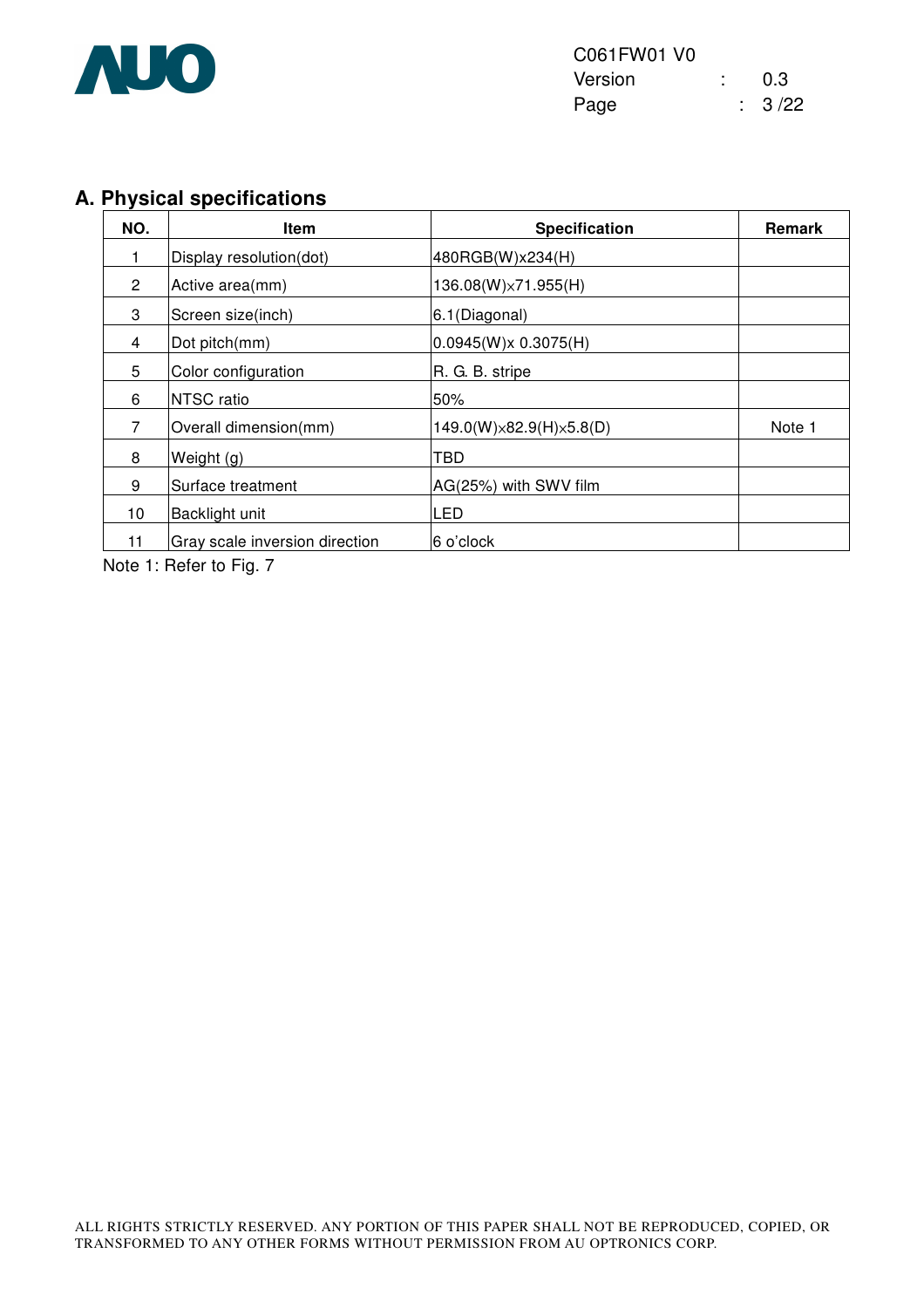

### **B. Electrical specifications**

- 1.Pin assignment
	- a. TFT-LCD panel driving section

| Pin no         | <b>Symbol</b>              | I/O                          | <b>Description</b>                                      | <b>Remark</b> |
|----------------|----------------------------|------------------------------|---------------------------------------------------------|---------------|
| 1              | <b>GND</b>                 | $\overline{\phantom{a}}$     | Ground for logic circuit                                |               |
| $\overline{c}$ | <b>NC</b>                  | $\overline{\phantom{a}}$     |                                                         |               |
| 3              | $V_{GL}$                   |                              | Negative power for scan driver                          |               |
| 4              | <b>STVD</b>                | I/O                          | Vertical start pulse                                    | Note 1        |
| 5              | <b>UDC</b>                 |                              | UP/DOWN scan control input                              | Note $1,2$    |
| 6              | <b>CKV</b>                 |                              | Shift clock input for scan driver                       |               |
| $\overline{7}$ | <b>OEV</b>                 |                              | Output enable input for scan driver                     |               |
| 8              | <b>NC</b>                  |                              |                                                         |               |
| 9              | <b>NC</b>                  | $\blacksquare$               |                                                         |               |
| 10             | <b>STVU</b>                | I/O                          | Vertical start pulse                                    | Note 1        |
| 11             | $V_{\rm CC}$               |                              | Supply voltage of logic control circuit for scan driver | Note 4        |
| 12             | $DV_{\text{CC}}$           |                              | Supply voltage of logic control circuit for data driver | Note 4        |
| 13             | $\mathsf{V}_{\mathsf{GH}}$ |                              | Positive power for scan driver                          |               |
| 14             | <b>NC</b>                  |                              |                                                         |               |
| 15             | <b>VCOM</b>                |                              | Common electrode driving signal                         |               |
| 16             | <b>STHR</b>                | I/O                          | Start pulse for horizontal scan line                    | Note 1        |
| 17             | AV <sub>DD</sub>           | I                            | Supply voltage for analog circuit                       |               |
| 18             | <b>VR</b>                  |                              | Alternated video signal input(Red)                      |               |
| 19             | VG                         |                              | Alternated video signal input(Green)                    |               |
| 20             | <b>VB</b>                  |                              | Alternated video signal input(Blue)                     |               |
| 21             | <b>AGND</b>                | $\qquad \qquad \blacksquare$ | Ground for analog circuit                               |               |
| 22             | CPH <sub>1</sub>           |                              | Sampling and shifting clock pulse for data driver       |               |
| 23             | CPH <sub>2</sub>           |                              | Sampling and shifting clock pulse for data driver       |               |
| 24             | CPH <sub>3</sub>           |                              | Sampling and shifting clock pulse for data driver       |               |
| 25             | <b>GND</b>                 |                              | Ground for logic circuit                                |               |
| 26             | <b>MOD</b>                 |                              | Sequential sampling and simultaneous sampling setting   | Note 3        |
| 27             | <b>LRC</b>                 |                              | LEFT/RIGHT scan control input                           | Note $1,2$    |
| 28             | <b>OEH</b>                 |                              | Output enable input for data driver                     |               |
| 29             | <b>STHL</b>                | I/O                          | Start pulse for horizontal scan line                    |               |
| 30             | <b>GND</b>                 |                              | Ground for logic circuit                                |               |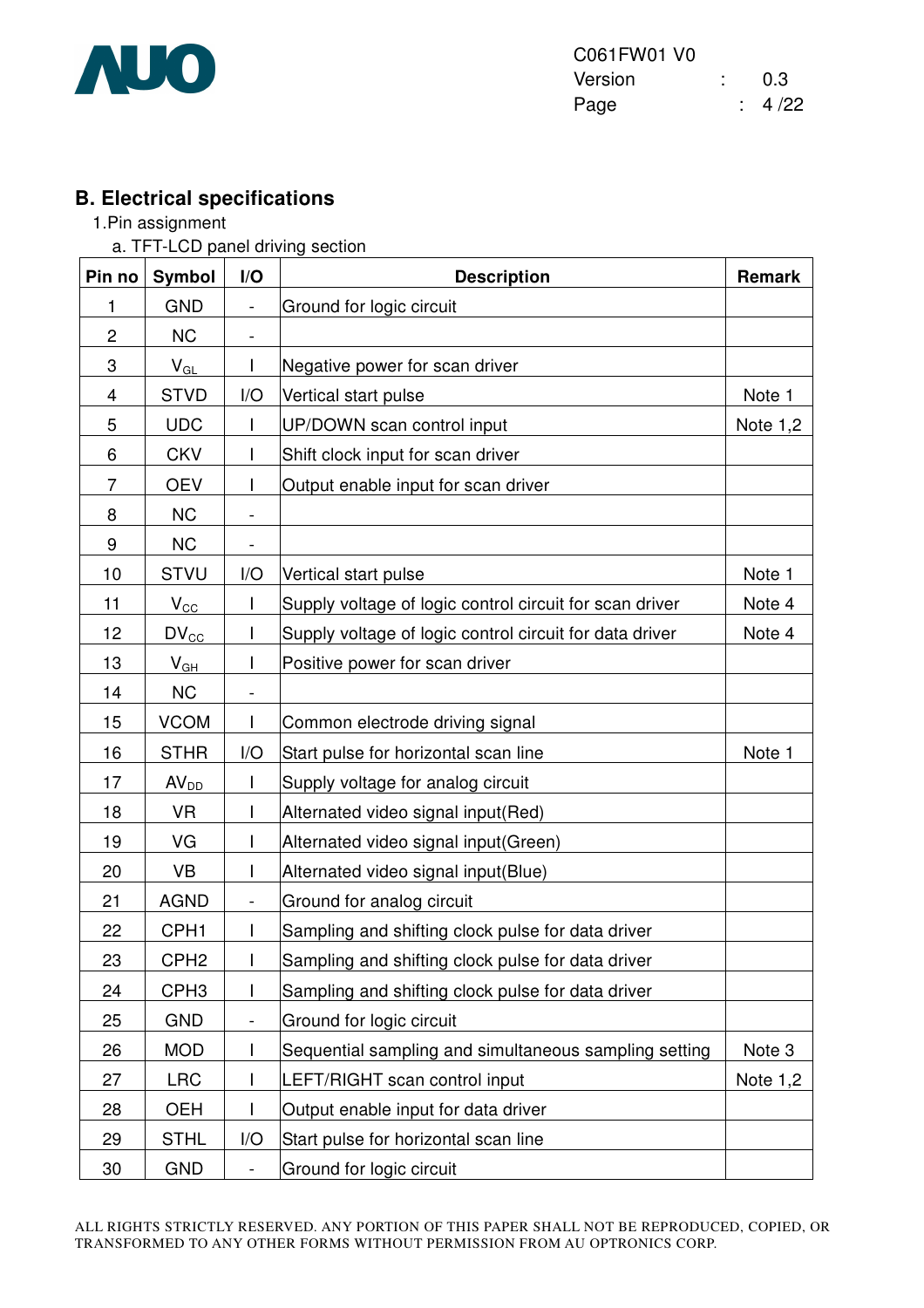

Note 1: Selection of scanning mode (please refer to the following table)

| Setting of scan<br>control input |                            |             |             | <b>IN/OUT state</b><br>for start pulse |             | <b>Scanning direction</b>                |  |  |
|----------------------------------|----------------------------|-------------|-------------|----------------------------------------|-------------|------------------------------------------|--|--|
| UDC                              | LRC.                       | <b>STVD</b> | <b>STVU</b> | <b>STHR</b>                            | <b>STHL</b> |                                          |  |  |
| <b>GND</b>                       | $\mathsf{V}_{\mathsf{CC}}$ | <b>OUT</b>  | IN          | <b>OUT</b>                             | IN          | From up to down, and from left to right. |  |  |
| $\mathsf{V}_{\mathsf{CC}}$       | GND.                       | IN          | OUT         | IN                                     | OUT         | From down to up, and from right to left. |  |  |
| <b>GND</b>                       | <b>GND</b>                 | <b>OUT</b>  | IN          | IN                                     | <b>OUT</b>  | From up to down, and from right to left. |  |  |
| $V_{\rm CC}$                     | $\mathsf{V}_{\mathsf{CC}}$ | IN          | OUT         | <b>OUT</b>                             | IN          | From down to up, and from left to right. |  |  |

IN: Input; OUT: Output.

Note 2: Definition of scanning direction.

Refer to figure as below:



Note 3: MOD = H: Simultaneous sampling. MOD = L: Sequential sampling. Please set CPH2 and CPH3 to GND when MOD = H.

Note 4: Electrical characteristics of  $V_{CC}$  and  $DV_{CC}$  are the same.

b. Backlight driving section (Refer to Fig. 7)

| No. | Symbol | l/O | <b>Description</b>                             | <b>Remark</b> |
|-----|--------|-----|------------------------------------------------|---------------|
|     | HI     |     | Power supply for backlight unit (High voltage) | $- -$         |
|     | GND    |     | Ground for backlight unit                      | --            |

2. Absolute maximum ratings

| Item                  | Symbol           | <b>Condition</b> | Min.   | Max.                | <b>Unit</b>          | Remark |
|-----------------------|------------------|------------------|--------|---------------------|----------------------|--------|
|                       | $V_{\rm CC}$     | $GND=0$          | $-0.3$ | 7                   | V                    |        |
|                       | AV <sub>DD</sub> | $AGND=0$         | $-0.3$ | 7                   | V                    |        |
| Power voltage         | $V_{GH}$         |                  | $-0.3$ | 18                  | $\vee$               |        |
|                       | $V_{GL}$         | $GND=0$          | $-15$  | 0.3                 | $\vee$               |        |
|                       | $V_{GH}-V_{GL}$  |                  |        | 33                  | V                    |        |
|                       | $V_i$            |                  | $-0.3$ | $AVDD+0.3$          | V                    | Note 1 |
| Input signal voltage  | $V_{1}$          |                  | $-0.3$ | $V_{\text{CC}}+0.3$ | $\vee$               | Note 2 |
|                       | <b>VCOM</b>      |                  | $-2.9$ | 7.5                 | $\vee$               |        |
|                       | $V_F$            | $I_F = 80mA$     |        | 28                  | V                    |        |
| <b>LED</b>            | ΙF               |                  |        | <b>TBD</b>          | mA                   |        |
| Operation temperature | Topr             | Ambient          | $-30$  | 85                  | $\mathrm{C}^{\circ}$ |        |
| Storage temperature   | <b>Tstg</b>      | Ambient          | -40    | 95                  | $^{\circ}$ C         |        |

Note 1: VR, VG, VB.

Note 2: STHL, STHR, OEH, LRC, CPH1~CPH3, STVD, STVU, OEV, CKV, UDC, MOD.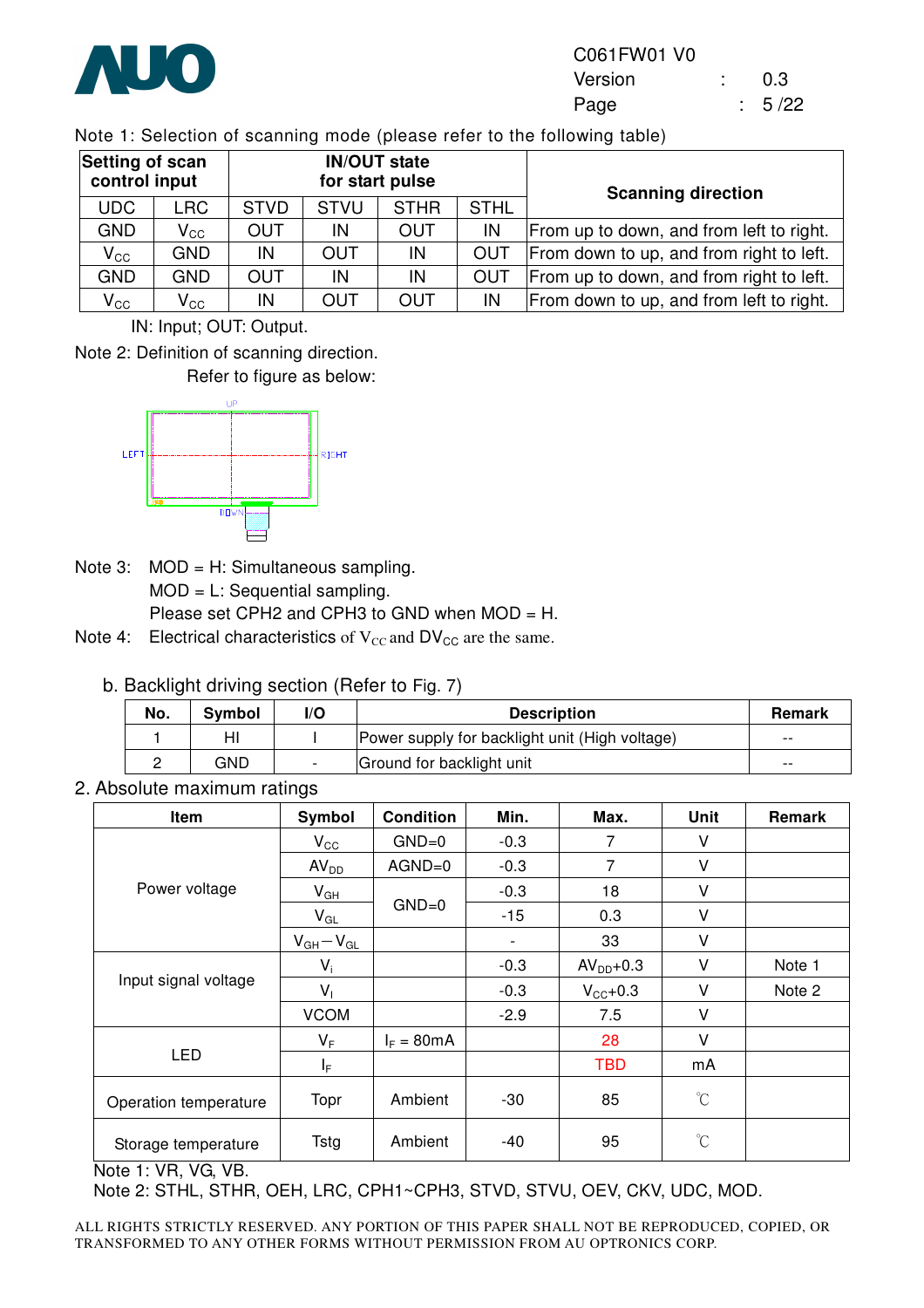

| C061FW01 V0 |  |        |
|-------------|--|--------|
| Version     |  | 0.3    |
| Page        |  | : 6/22 |

#### 3. Electrical characteristics

a. Typical operating conditions (GND=AGND=0V, Note 3 )

| ,,                | ັ<br>Item    | Symbol           | Min.                | Typ.                | Max.         | Unit | Remark       |
|-------------------|--------------|------------------|---------------------|---------------------|--------------|------|--------------|
| Power supply      |              | $V_{\rm CC}$     | 3                   | 3.3                 | 5.5          | V    | Note4        |
|                   |              | AV <sub>DD</sub> | 4.5                 | 5                   | 5.5          | V    |              |
|                   |              | $V_{GH}$         | 14.3                | 15                  | 15.7         | V    |              |
|                   |              | $V_{GL}$         | $-10.5$             | $-10$               | $-9.5$       | V    |              |
|                   | Video signal |                  | 0.4                 |                     | $AVDD - 0.4$ | V    | Note 1       |
|                   | amplitude    | $V_{iAC}$        |                     | <b>TBD</b>          |              | V    | AC component |
| (VR, VG, VB)      |              | $V_{\text{IDC}}$ |                     | AV <sub>DD</sub> /2 |              | V    | DC component |
|                   |              | $V_{CAC}$        |                     | <b>TBD</b>          |              | Vp-p | AC component |
| <b>VCOM</b>       |              | $V_{CDC}$        |                     | <b>TBD</b>          |              | V    | DC component |
| Input             | H Level      | $V_{IH}$         | 0.8 V <sub>CC</sub> |                     | $V_{\rm CC}$ | V    | Note 2       |
| signal<br>voltage | L Level      | $V_{IL}$         | 0                   | -                   | $0.2 V_{CC}$ | V    |              |

Note 1: Refer to Fig.4.

Note 2: STHL, STHR, OEH, LRC, CPH1~CPH3, STVD, STVU, OEV, CKV, UDC, MOD.

Note 3: Be sure to apply GND,  $V_{CC}$  and  $V_{GL}$  to the LCD first, and then apply  $V_{GH}$ .

Note 4: If input signal amplitude is 3.3V, recommend value for Vcc is 3.3V

If input signal amplitude is 5V, recommend value for Vcc is 5V

#### b. Current consumption (GND=AGND=0V)

| <b>Parameter</b>         | Symbol       | <b>Condition</b>      | Min.                     | Typ. | Max. | Unit                 | Remark |
|--------------------------|--------------|-----------------------|--------------------------|------|------|----------------------|--------|
| Current<br>for<br>driver | <b>I</b> GH  | $V_{GH} = 15V$        | -                        | TBD  | 0.5  | <b>m<sub>A</sub></b> |        |
|                          | IGL          | $V_{GL} = -10V$       | Ξ.                       | TBD  | 0.5  | <b>mA</b>            |        |
|                          | $I_{\rm CC}$ | $DV_{\text{CC}} = 5V$ | $\overline{\phantom{0}}$ | TBD  | 6.0  | <b>mA</b>            | Note 1 |
|                          | <b>I</b> DD  | $AVDD=5V$             | -                        | TBD  | 30   | <b>MA</b>            |        |

Note 1:  $I_{\text{CC}}$  is current consumption of DV<sub>CC</sub> plus V<sub>CC</sub>.

c. Backlight driving conditions (Self-heating type, Note1, Note3)

| <b>Parameter</b>     | Symb | Min.   | Typ. | Max. | Unit | Remark            |
|----------------------|------|--------|------|------|------|-------------------|
| <b>LED</b> current   |      |        | 80   |      | mA   | Note <sub>1</sub> |
| LED voltage          |      |        | 25.2 | 28   |      | Note <sub>1</sub> |
| <b>LED Life Time</b> |      | 10,000 |      |      | Hrs  | Note <sub>2</sub> |

Note 1 : Refer to below LED connection scheme

Note 2 : Under  $25^{\circ}$ C, I<sub>L</sub> = 80mA, continuous operation.

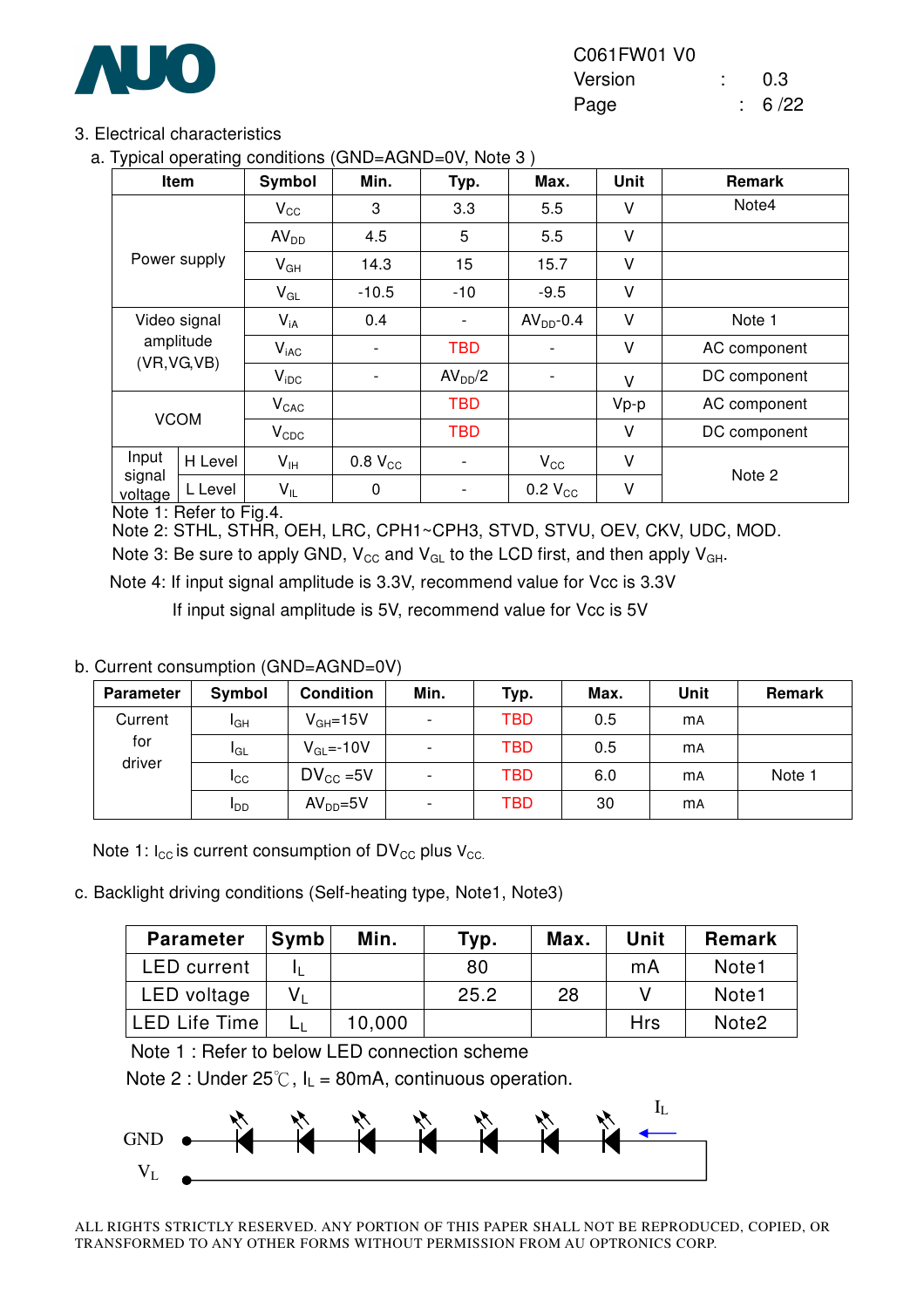

#### 4. AC Timing

a. Timing conditions

| <b>Parameter</b>                   | Symbol                                 | Min.                     | Typ.                     | Max.                     | Unit.              | Remark                |
|------------------------------------|----------------------------------------|--------------------------|--------------------------|--------------------------|--------------------|-----------------------|
| Rising time                        | $t_{r}$                                |                          |                          | 10                       | ns                 | Note 1                |
| Falling time                       | $t_{\rm f}$                            |                          |                          | 10                       | ns                 | Note 1                |
| High and low level pulse width     | $t_{\text{CPH}}$                       | 95                       | 103                      | 107                      | ns                 | CPH <sub>1</sub>      |
|                                    |                                        | 66                       |                          |                          | ns                 | Note3                 |
| CPH pulse duty                     | $t_{CWH}$                              | 40                       | 50                       | 60                       | $\%$               | CPH <sub>1</sub>      |
| CPH pulse delay                    | $t_{C12}$                              | 30                       | $t_{\rm CPH}/3$          | $t_{\text{CPH}}/2$       | ns                 | CPH <sub>1</sub>      |
| STH setup time                     | $t_{\text{SUH}}$                       | 20                       | $\blacksquare$           | ÷,                       | ns                 | STHR, STHL            |
| STH hold time                      | $t_{HDH}$                              | 20                       | $\overline{\phantom{a}}$ | $\overline{a}$           | ns                 | STHR, STHL            |
| STH pulse width                    | $t_{\scriptstyle\text{STH}}$           | $\overline{\phantom{a}}$ | 1                        | $\overline{\phantom{0}}$ | $t_{\text{CPH}}$   | STHR, STHL            |
| <b>STH</b> period                  | $t_{\mathsf{H}}$                       | 61.5                     | 63.5                     | 65.5                     | $\mu$ s            | STHR, STHL            |
| OEH pulse width                    | $t_{\text{OEH}}$                       | 0.475                    | 3.48                     | 6.48                     | $\mu$ S            | OEH (Note5)           |
| Sample and hold disable time       | $t_{\text{DIS1}}$                      | 5.5                      | 8.78                     | 8.88                     | $\mu$ s            | (Note6)               |
| OEV pulse width                    | $t_{OEV}$                              | 2.0                      | 3.4                      | 6.5                      | $\mu$ s            | <b>OEV</b>            |
| CKV pulse width                    | $t_{CKV}$                              | 1.0                      | 3.1                      | 4.68                     | $\mu$ s            | <b>CKV</b>            |
| Clean enable time                  | $t_{\text{DIS2}}$                      | 1.0                      | 2.2                      | $4.1 -$                  | $\mu$ s            | Note7                 |
| Horizontal display start           | $t_{\sf SH}$                           |                          | $\mathbf{1}$             |                          | $t_{\text{CPH}}$   | Note8                 |
| Horizontal display<br>timing range | $t_{DH}$                               | $\overline{\phantom{a}}$ | 480                      | $\overline{\phantom{0}}$ | $t_{\mathsf{CPH}}$ | Note8                 |
| STV setup time                     | $t_{\text{SUV}}$                       | 400                      | $\overline{\phantom{0}}$ |                          | ns                 | STVU, STVD            |
| STV hold time                      | $t_{HDV}$                              | 400                      |                          |                          | ns                 | STVU, STVD            |
| STV pulse width                    | $t_{STV}$                              |                          |                          | $\mathbf{1}$             | $t_H$              | STVU, STVD<br>(Note4) |
| Horizontal lines per field         | $t_v$                                  | 256                      | 262                      | 268                      | $t_H$              | Note 2                |
| Vertical display start             | $t_{\scriptstyle\textrm{SV}}$          |                          | 3                        |                          | $t_H$              |                       |
| Vertical display timing range      | $t_{\text{DV}}$                        |                          | 234                      |                          | $t_{H}$            |                       |
| VCOM rising time                   | $t_{rCOM}$                             |                          | $\overline{\phantom{0}}$ | 5                        | $\mu$ s            |                       |
| VCOM falling time                  | $t_{\rm fCOM}$                         |                          |                          | 5                        | $\mu$ s            |                       |
| VCOM delay time                    | $t_{DCOM}$                             | $\pmb{0}$                | $\overline{\phantom{0}}$ |                          | $\mu$ s            |                       |
| Setup time of analog               | $t_{\mathsf{asu}}$                     | 60                       |                          |                          | ns                 |                       |
| Hold time of analog VR/VG/VB       | $t_{\mathsf{a} \mathsf{h} \mathsf{d}}$ | 40                       |                          |                          | ns                 |                       |

Note 1: For all of the logic signals.

Note 2: Please don't use odd horizontal lines to drive LCD panel for both odd and even field simultaneously.

Note 3: For Partial mode (4:3, side-black)

Note 4: Maximum time is one line period.

Note5: The maximum pulse width of OEH should refer to the minimum of  $t_{DIS1}$  and the hsync back porch.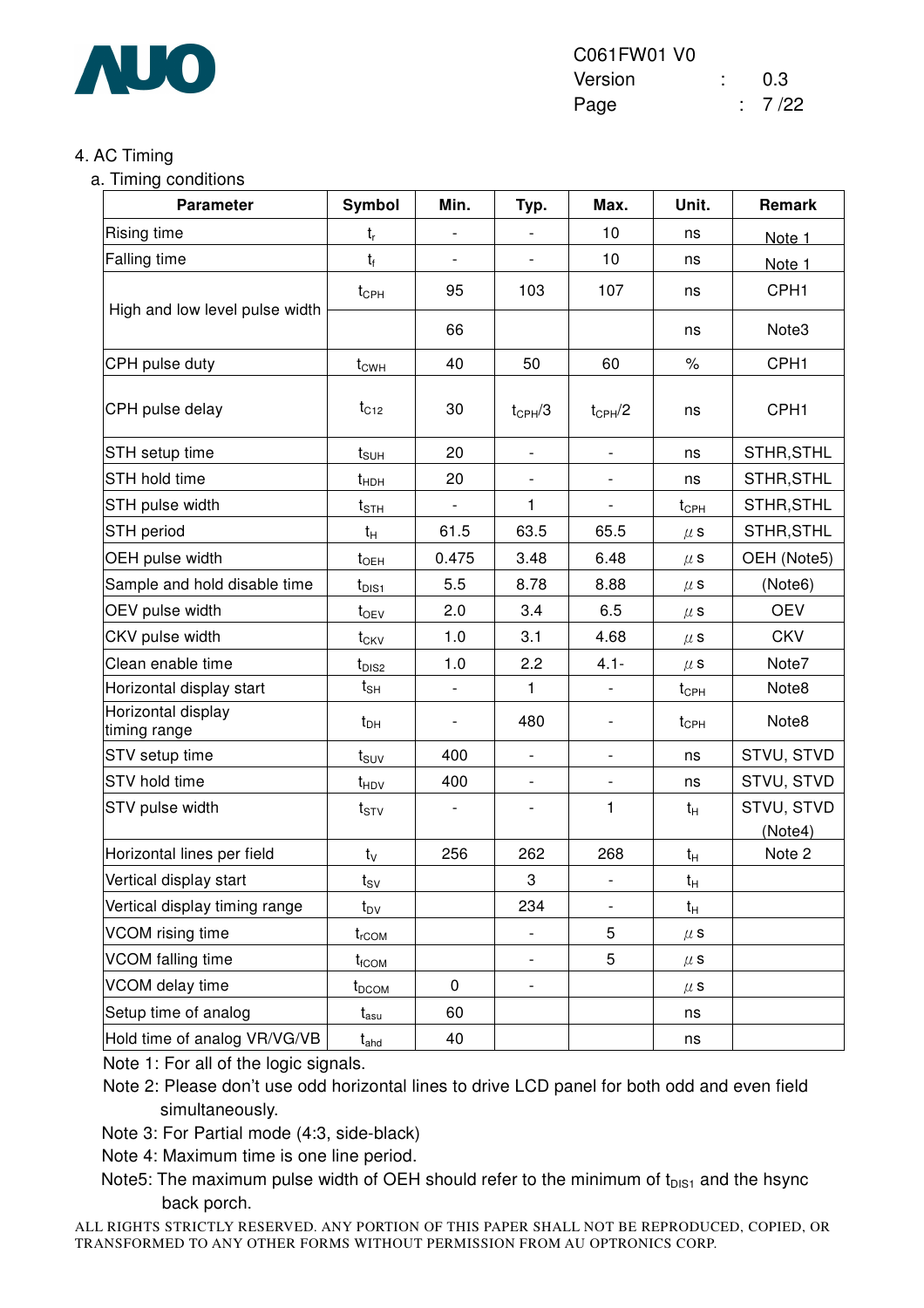

| C061FW01 V0 |  |        |
|-------------|--|--------|
| Version     |  | 0.3    |
| Page        |  | : 8/22 |

Note 6:  $t_{dis1}$  is time difference between OEH and STHL Note 7:  $t_{dis2}$  is time difference between OEV and CKV Note 8: The unit is  $t_{\text{CPH}}$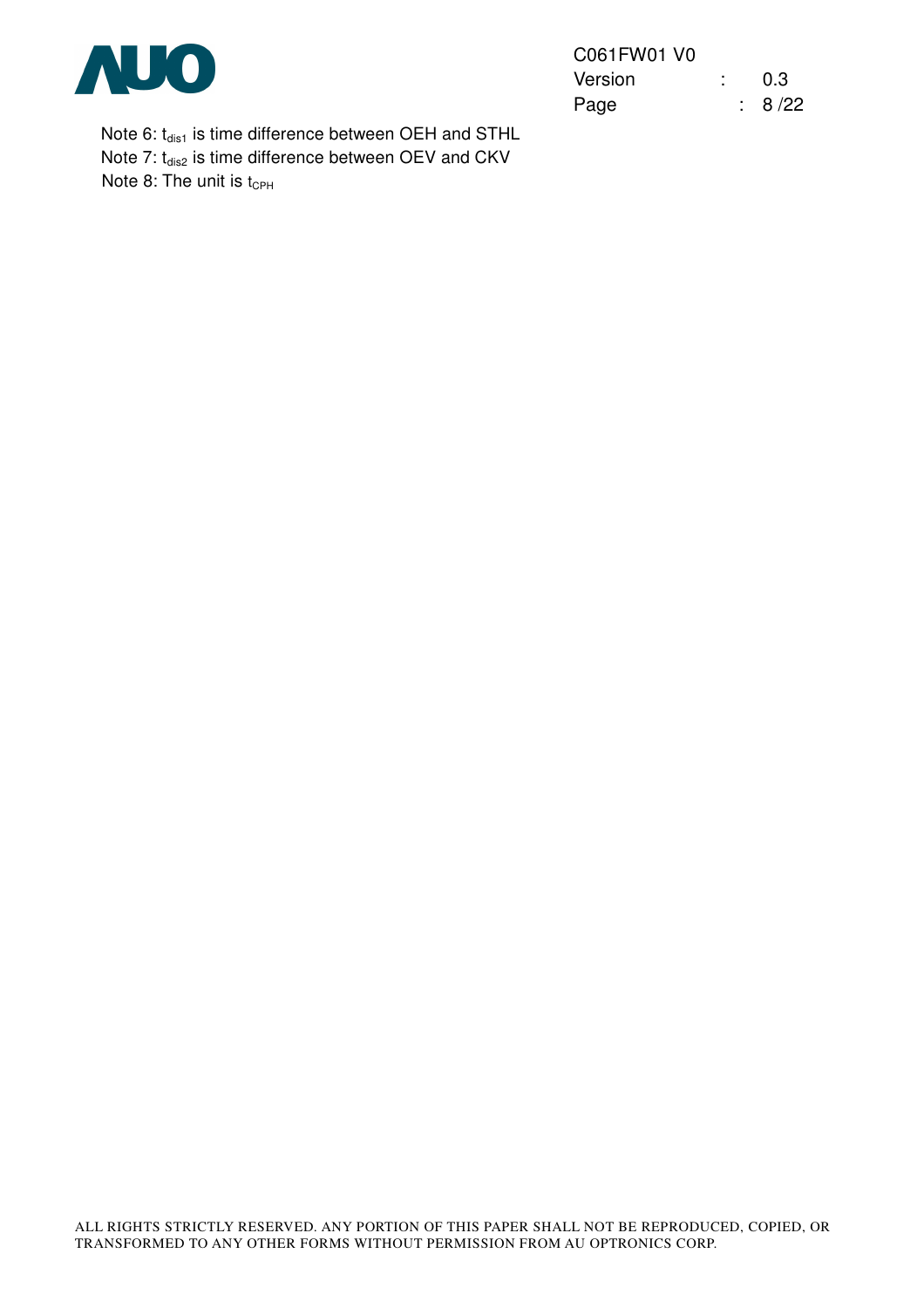

#### b. Timing diagram

Please refer to the attached drawing, from Fig.1 to Fig.6 and Fig8.

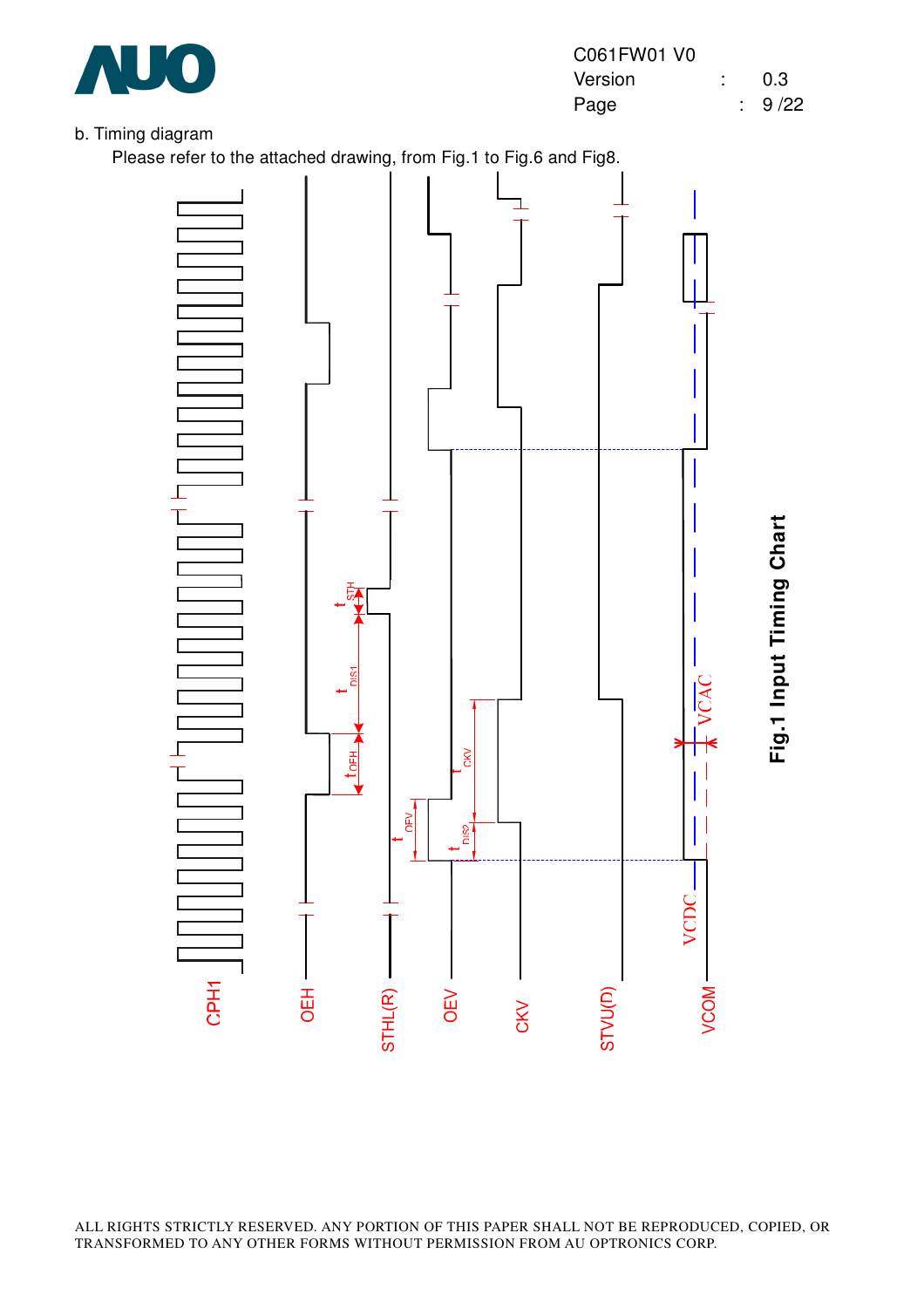

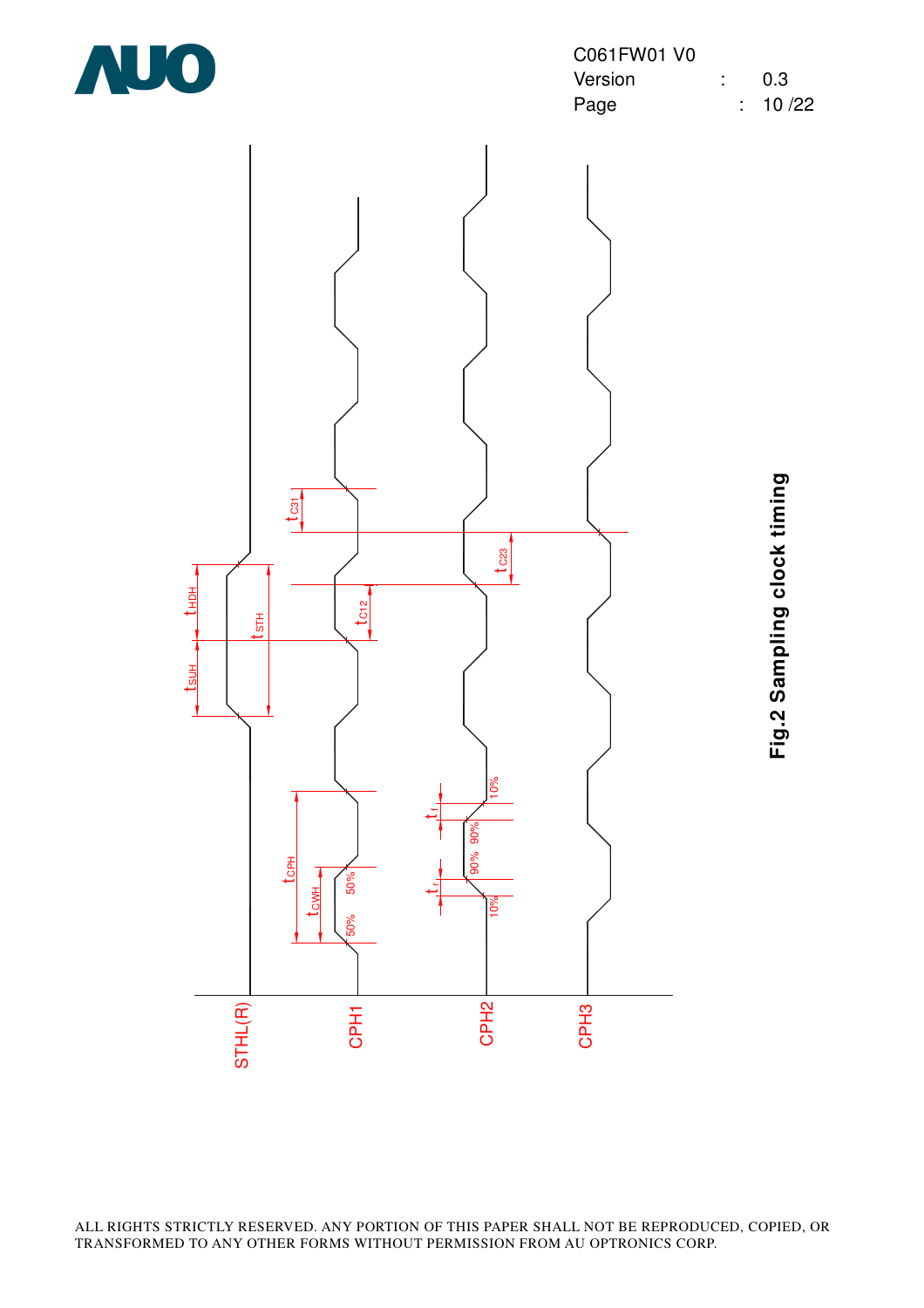

| C061FW01 V0 |  |              |
|-------------|--|--------------|
| Version     |  | 0.3          |
| Page        |  | $\div$ 11/22 |



**Fig.3 Horizontal display timing range** Fig.3 Horizontal display timing range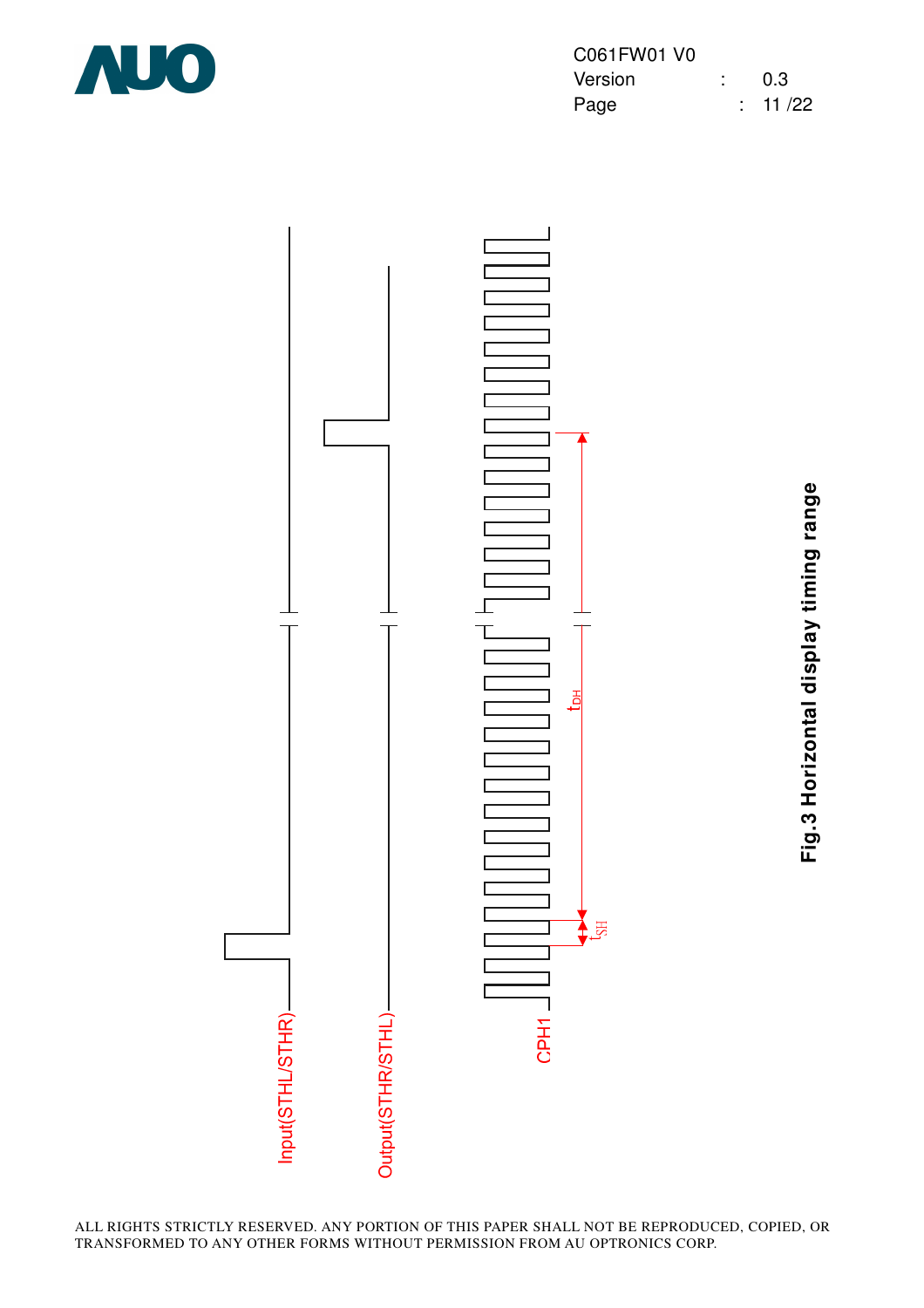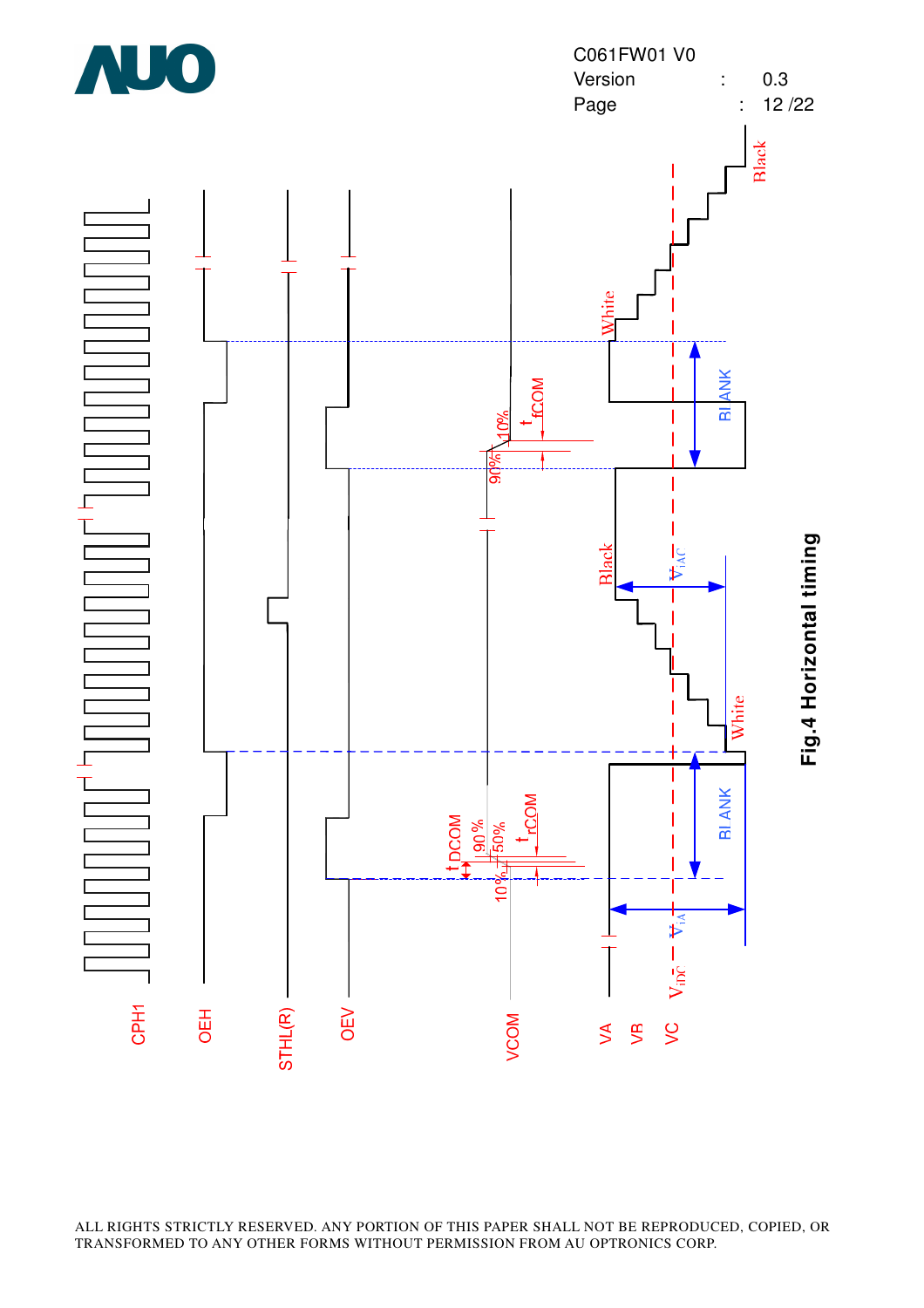

| C061FW01 V0 |  |         |
|-------------|--|---------|
| Version     |  | 0.3     |
| Page        |  | : 13/22 |



**Fig.5 Vertical shift clock timing** Fig.5 Vertical shift clock timing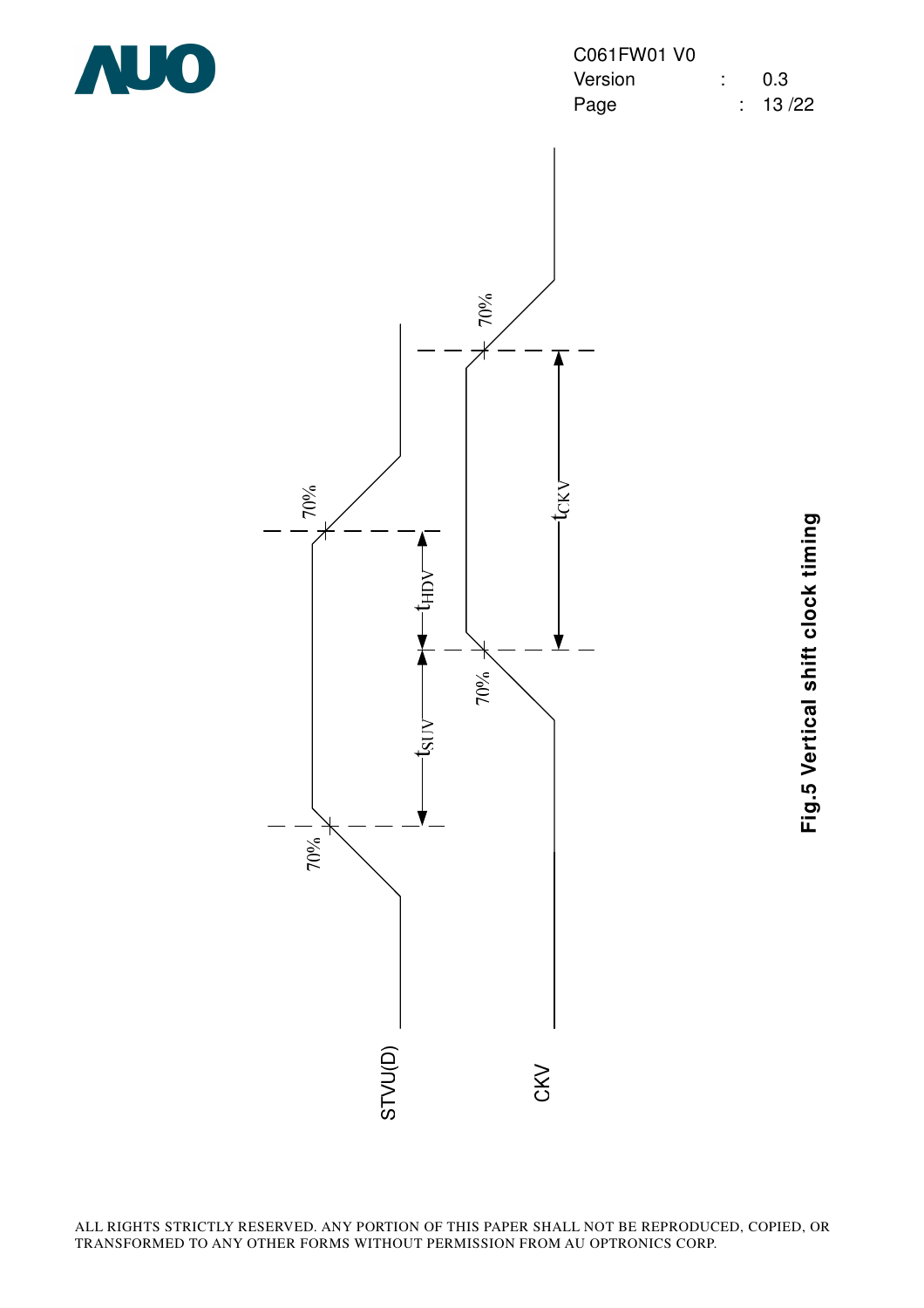

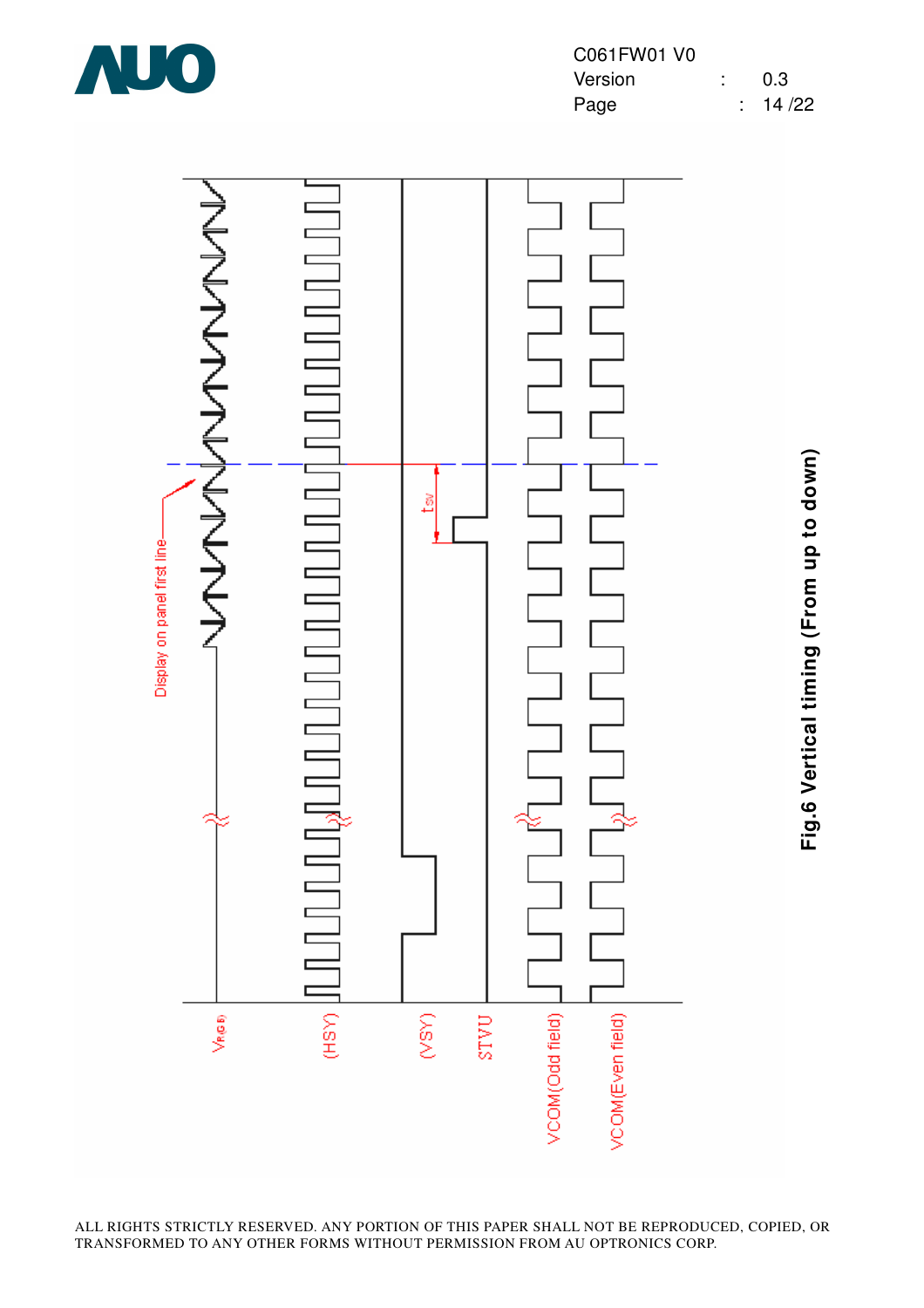

#### **5. Power On/Off Sequence (Only for reference)**



Power On **Power On**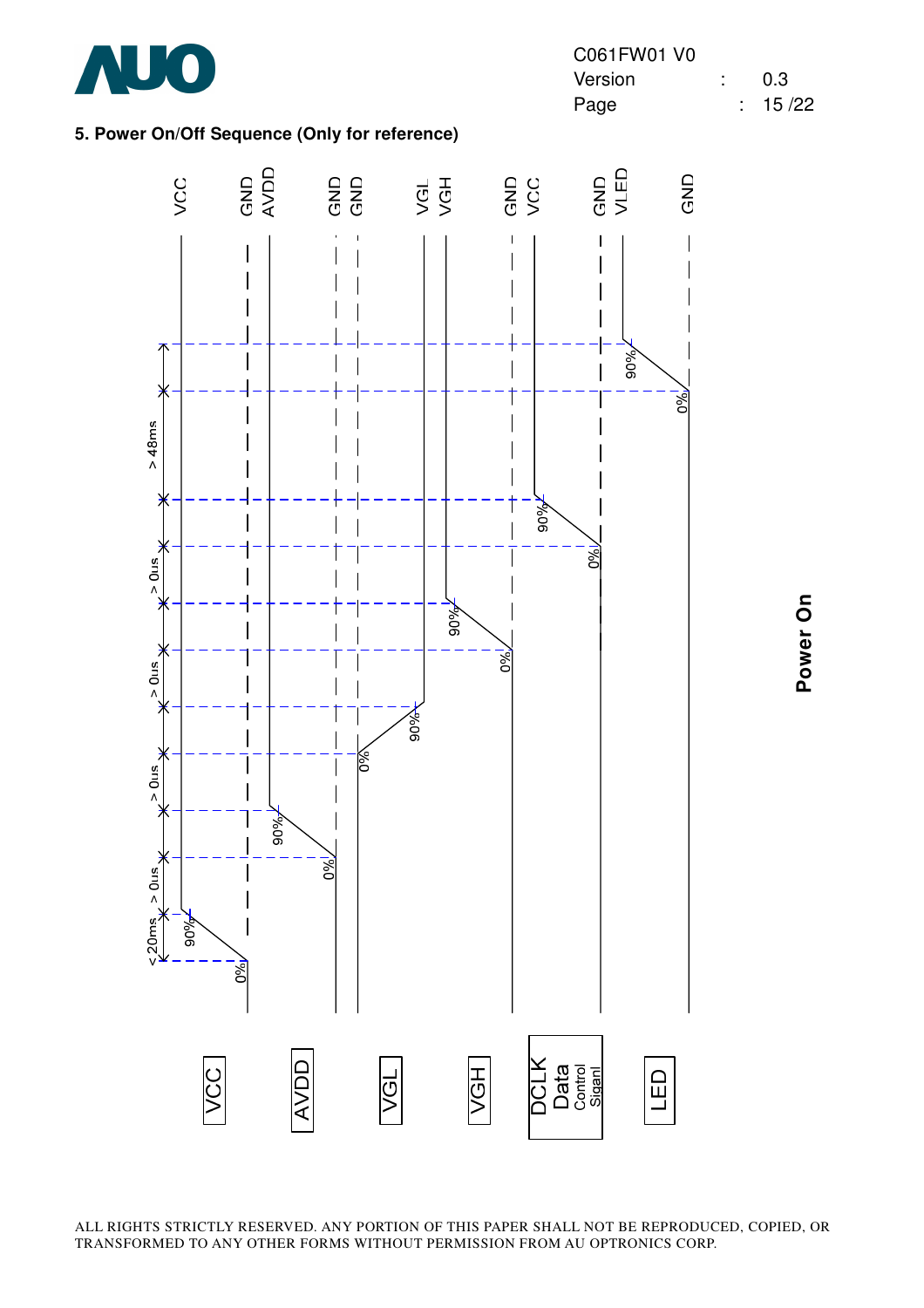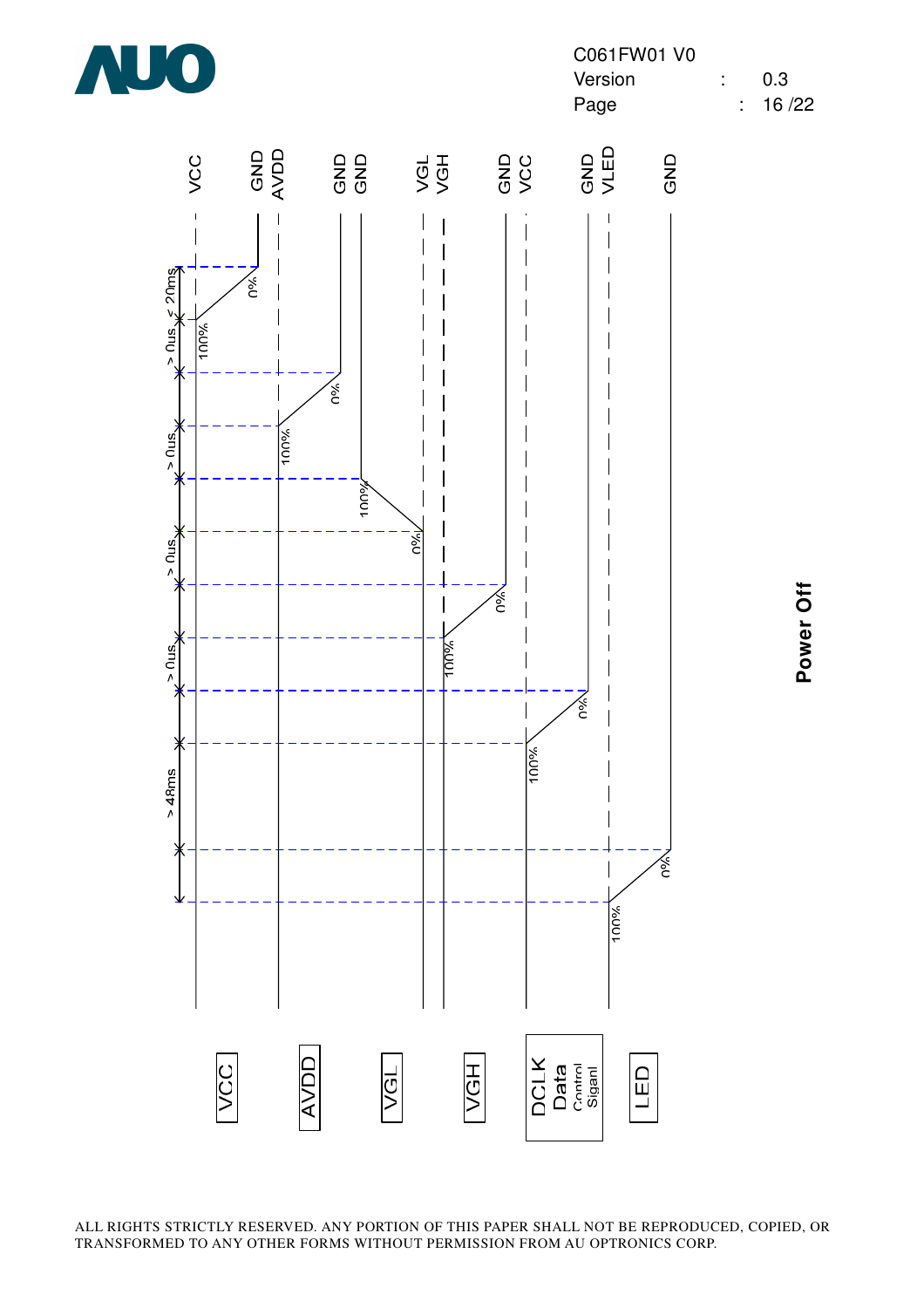

| Optical specification (1996), Hotel |                                       |                 |                                           |                      |                      |          |                   |            |
|-------------------------------------|---------------------------------------|-----------------|-------------------------------------------|----------------------|----------------------|----------|-------------------|------------|
| Item                                |                                       | <b>Symbol</b>   | <b>Condition</b>                          | Min.                 | Typ.                 | Max.     | <b>Unit</b>       | Remark     |
| Response time                       | Rise<br>Fall                          | Tr<br><b>Tf</b> | $\theta = 0^{\circ}$                      | -                    | 15<br>20             | 50<br>60 | ms<br>ms          | Note $3,5$ |
| Contrast ratio                      |                                       | <b>CR</b>       | At optimized<br>Viewing angle             | 200                  | 300                  |          |                   | Note 4, 5  |
| Viewing angle                       | Top<br><b>Bottom</b><br>Left<br>Right |                 | $CR \ge 10$                               | 30<br>50<br>50<br>50 | 45<br>60<br>60<br>60 |          | deg.              | Note 5, 6  |
| Viewing angle                       | Top<br><b>Bottom</b><br>Left<br>Right |                 | $CR \ge 5$                                | 40<br>60<br>60<br>60 | 50<br>70<br>70<br>70 |          | deg.              | Note 5, 6  |
| <b>Brightness</b>                   |                                       |                 | $I_L = 80 \text{mA}, 25^{\circ} \text{C}$ | 400                  | 500                  |          | cd/m <sup>2</sup> |            |
| White chromaticity                  |                                       | X               | $\theta = 0^{\circ}$                      | 0.26                 | 0.33                 | 0.36     |                   | Note 7     |
|                                     |                                       | Υ               | $\theta = 0^{\circ}$                      | 0.28                 | 0.34                 | 0.38     |                   |            |

#### **C. Optical specification (Note1, Note2)**

Note 1 : Ambient temperature =25°C, and LED  $I_L$  = 80 mA.

- Note 2 : To be measured on the center area of panel with a viewing cone of 1<sup>°by</sup> Topcon luminance meter BM-5, after 15 minutes operation.
- Note 3. Definition of response time:

The output signals of photo detector are measured when the input signals are changed from "black" to "white"(falling time) and from "white" to "black"(rising time), respectively. The response time is defined as the time interval between the 10% and 90% of amplitudes. Refer to figure as below.

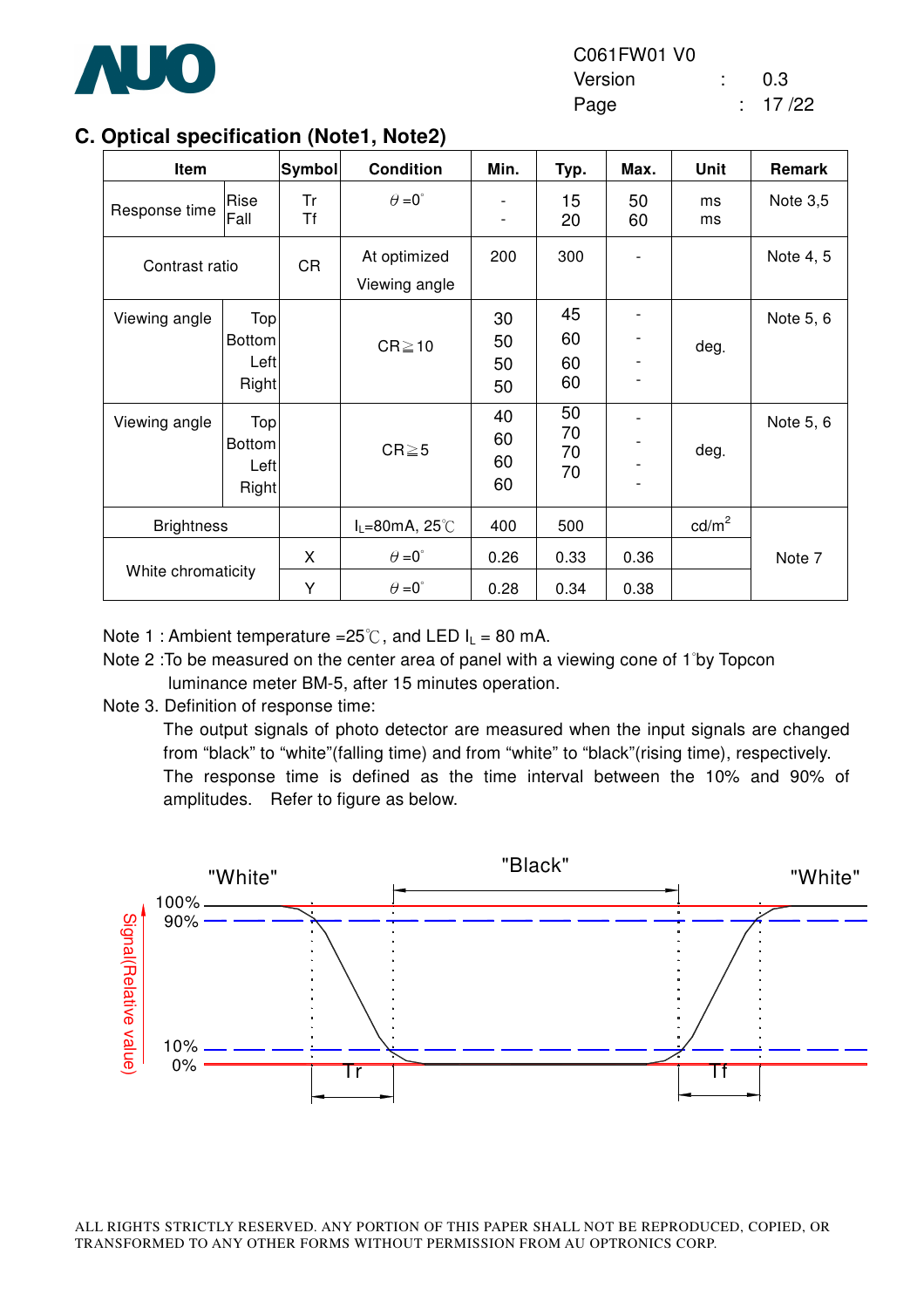

| C061FW01 V0 |  |         |
|-------------|--|---------|
| Version     |  | 0.3     |
| Page        |  | : 18/22 |

Note 4. Definition of contrast ratio:

Contrast ratio is calculated with the following formula.

Contrast ratio (CR)= Photo detector output when LCD is at "White" state Photo detector output when LCD is at "Black" state

Note 5. White  $Vi = V_{150} + 1.5V$ 

Black Vi= $V_{i50} \pm 2.0V$ 

" $\pm$ " means that the analog input signal swings in phase with  $V_{COM}$  signal.

" $\overline{+}$ " means that the analog input signal swings out of phase with V<sub>COM</sub> signal.

 $V_{150}$  : The analog input voltage when transmission is 50%

The 100% transmission is defined as the transmission of LCD panel when all the input terminals of module are electrically opened.

Note 6. Definition of viewing angle, Refer to figure as below.



Note 7. Measured at the center area of the panel when all the input terminals of LCD panel are electrically opened.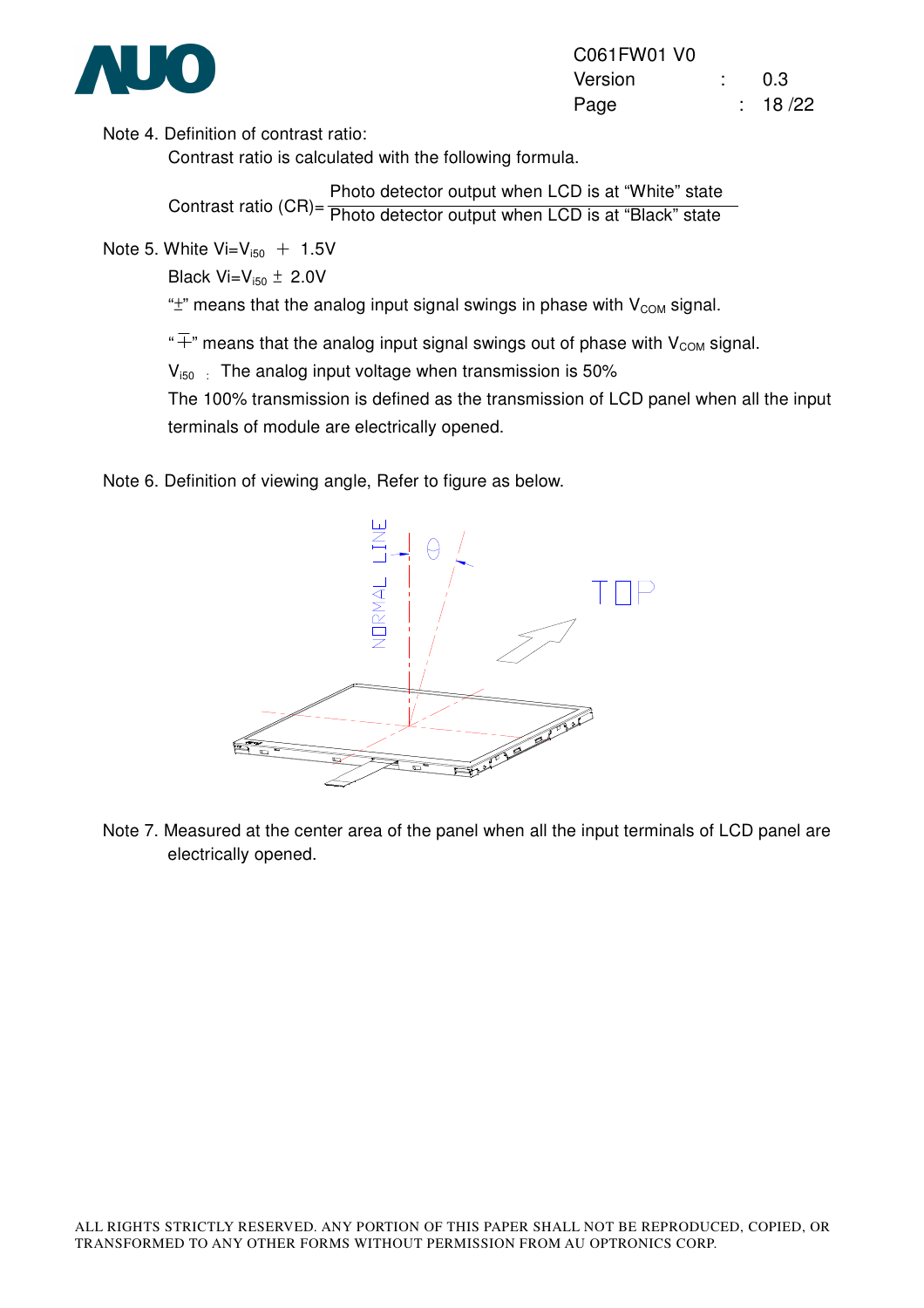

#### **D. Reliability test items(Note 3):**

| No.            | <b>Test items</b>                  | <b>Conditions</b>                                                                                                 | <b>Remark</b>                                                              |                                    |
|----------------|------------------------------------|-------------------------------------------------------------------------------------------------------------------|----------------------------------------------------------------------------|------------------------------------|
| 1              | High temperature storage           | Ta= $95^\circ\text{C}$                                                                                            | 240Hrs                                                                     | Note1                              |
| $\overline{c}$ | Low temperature storage            | Ta= -40 $\degree$ C                                                                                               | 240Hrs                                                                     |                                    |
| 3              | High temperature operation         | Tp= $85^{\circ}$ C                                                                                                | 240Hrs                                                                     | Note <sub>2</sub>                  |
| 4              | Low temperature operation          | Ta= -30℃                                                                                                          | 240Hrs                                                                     |                                    |
| 5              | High temperature and high humidity | Tp= 60℃, 90% RH                                                                                                   | 240Hrs                                                                     | Operation                          |
| 6              | Heat shock                         | -30℃~85℃/200 cycles 1Hrs/cycle                                                                                    | Non-operation                                                              |                                    |
| $\overline{7}$ | Electrostatic discharge            | $\pm 200V, 200pF(0\Omega)$ , once for each terminal                                                               | Non-operation                                                              |                                    |
| 8              | Vibration                          | Frequency range<br><b>Stoke</b><br>Sweep<br>Cycle<br>2 hours for each direction of X,Z<br>4 hours for Y direction | $: 8 - 33.3$ Hz<br>: 1.3mm<br>: 2.9G, 33.3 ~ 400Hz $ A-10$<br>: 15 minutes | JIS D1601,<br>condition A<br>Note4 |
| 9              | Mechanical shock                   | 100G, 6ms, $\pm X, \pm Y, \pm Z$<br>3 times for each direction                                                    |                                                                            | JIS C7021,<br>$A-7$<br>Condition C |
| 10             | Vibration (with carton)            | Random vibration:<br>$0.015G^2$ /Hz from $5 \sim 200Hz$<br>-6dB/octave from 200~500Hz                             | IEC 68-34                                                                  |                                    |
| 11             | Drop (with carton)                 | Height: 60cm<br>1 corner, 3 edges, 6 surfaces                                                                     |                                                                            | <b>JIS Z0202</b>                   |

Note1: Ta: Ambient temperature.

Note2: Tp: Panel Surface Temperature

Note3: In the standard conditions, there is not display function NG issue occurred. All the cosmetic specification is judged before the reliability stress.

Note 4: Cycle time for vibration is 15 minutes.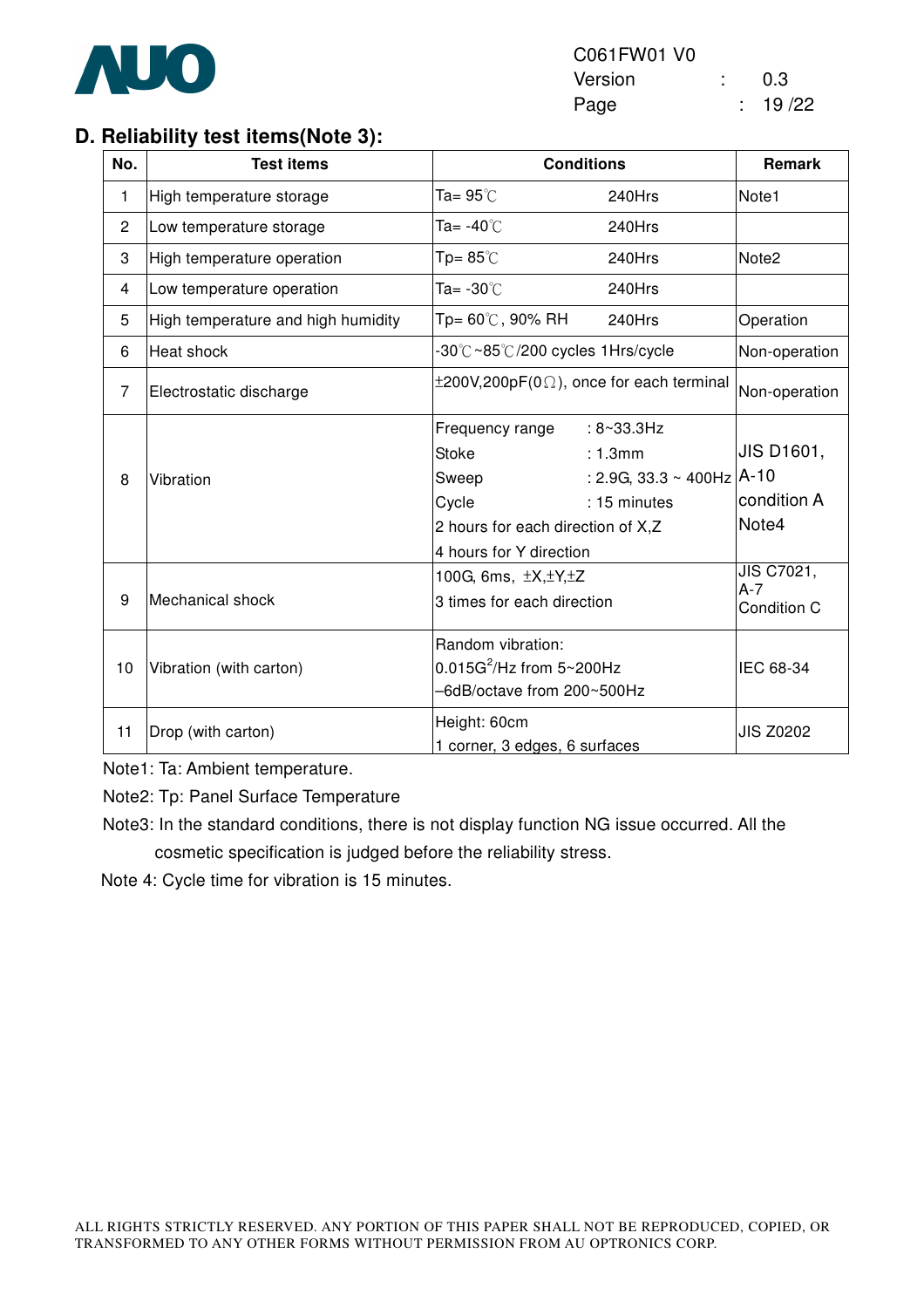

**E. Packing form (TBD)** 

C061FW01 V0 Version : 0.3 Page : 20 /22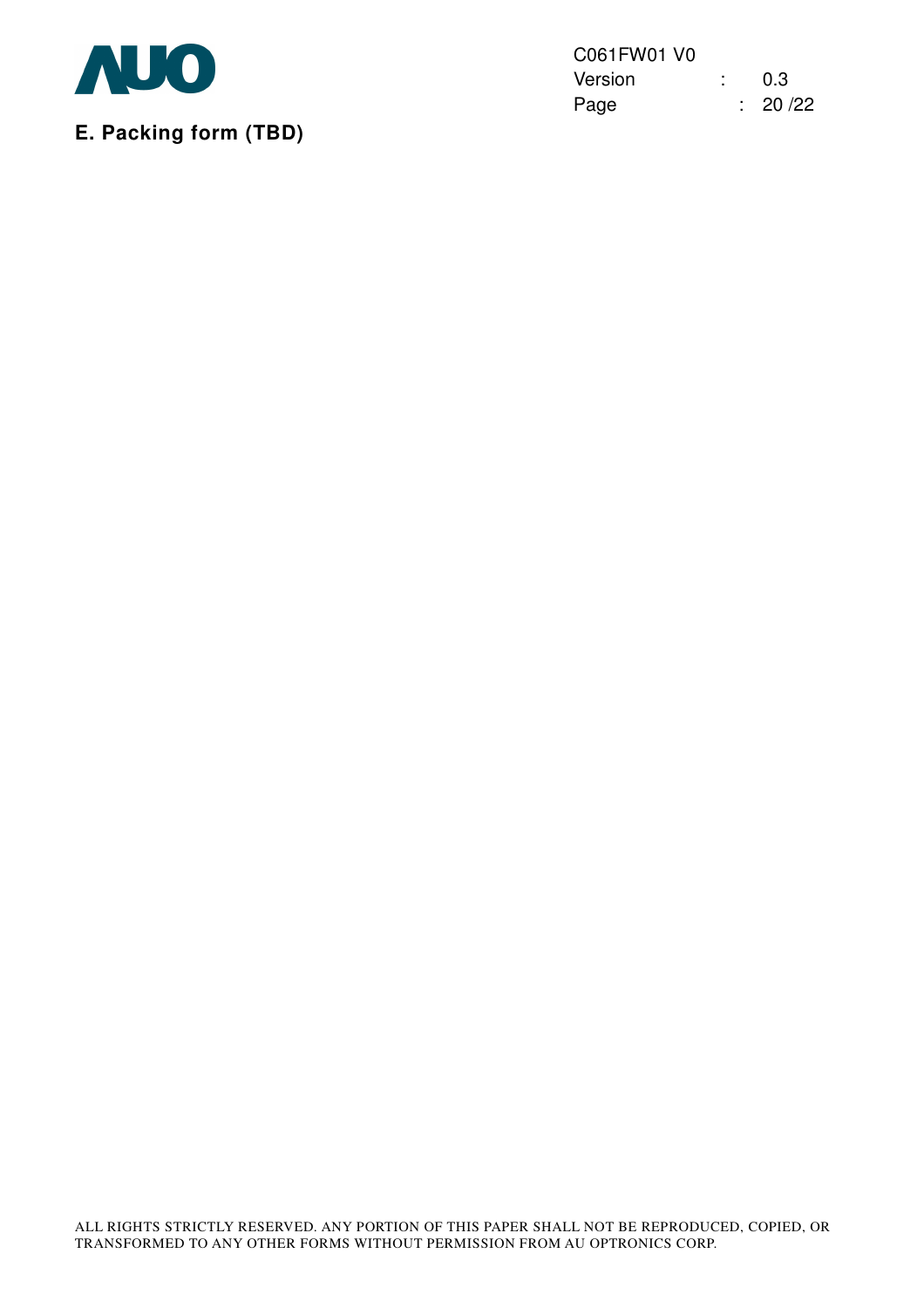

**F. Mechanical Drawing -- Fig.7 Outline dimension of TFT-LCD module** F. Mechanical Drawing -- Fig.7 Outline dimension of TFT-LCD module